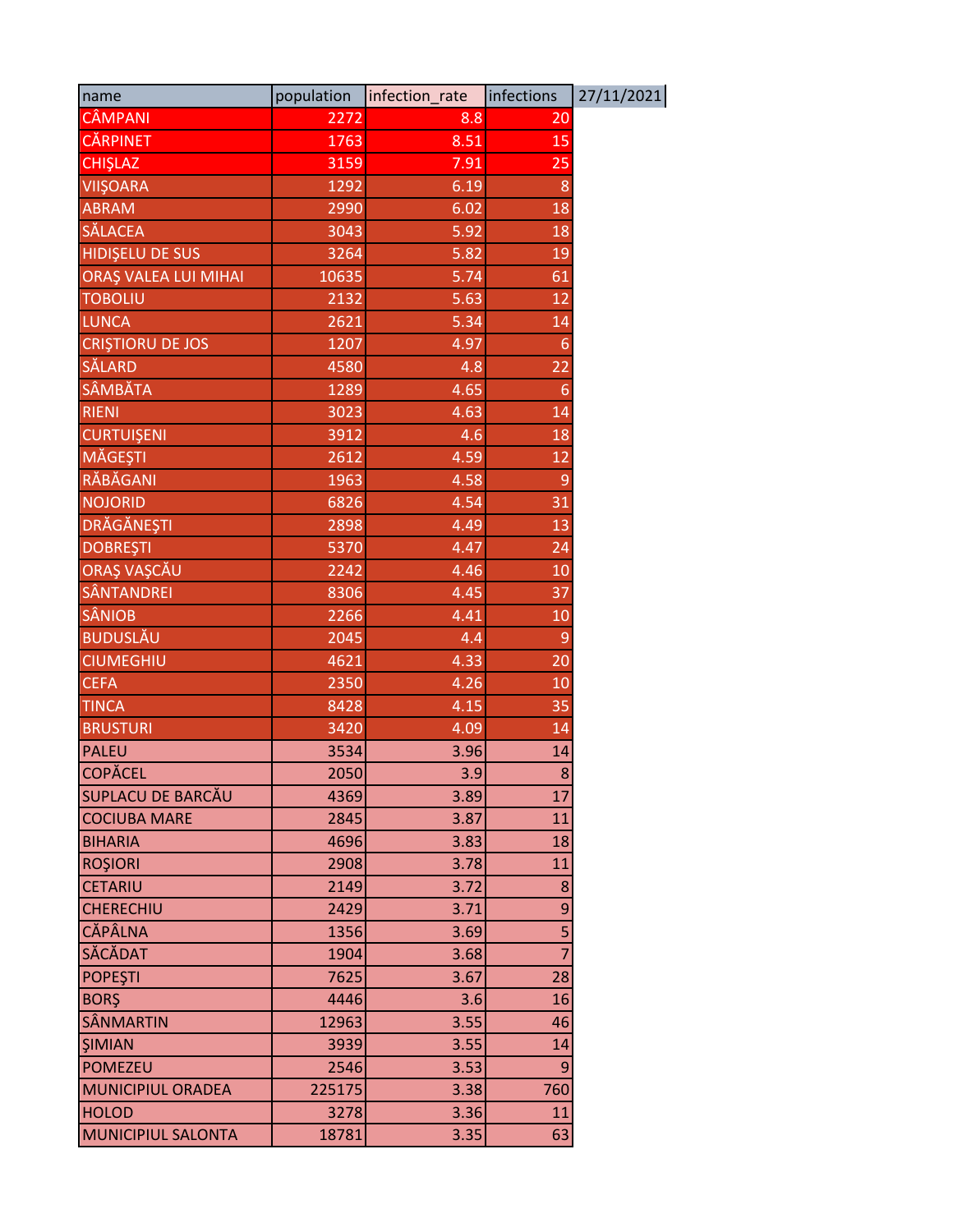| AŞTILEU                    | 3613  | 3.32 | 12                      |
|----------------------------|-------|------|-------------------------|
| <b>VADU CRIȘULUI</b>       | 3977  | 3.27 | 13                      |
| <b>GIRIŞU DE CRIŞ</b>      | 3983  | 3.26 | 13                      |
| ABRĂMUȚ                    | 3096  | 3.23 | 10                      |
| LAZURI DE BEIUŞ            | 1548  | 3.23 | 5                       |
| <b>MUNICIPIUL MARGHITA</b> | 17377 | 3.22 | 56                      |
| ТЕТСНЕА                    | 3300  | 3.03 | 10                      |
| <b>BATĂR</b>               | 5668  | 3    | 17                      |
| <b>SÂRBI</b>               | 2333  | 3    | $\overline{7}$          |
| MUNICIPIUL BEIUŞ           | 11019 | 2.99 | 33                      |
| <b>BALC</b>                | 3151  | 2.86 | 9                       |
| <b>CĂBEȘTI</b>             | 1788  | 2.8  | $\overline{5}$          |
| ORAȘ ȘTEI                  | 7153  | 2.8  | 20                      |
| HUSASĂU DE TINCA           | 2507  | 2.79 | $\overline{7}$          |
| <b>ORAŞ NUCET</b>          | 2279  | 2.63 | $\boldsymbol{6}$        |
| <b>VÂRCIOROG</b>           | 1911  | 2.62 | $\overline{5}$          |
| <b>BOROD</b>               | 3880  | 2.58 | 10 <sup>1</sup>         |
| <b>BRATCA</b>              | 4693  | 2.56 | 12                      |
| DRĂGEȘTI                   | 2730  | 2.56 | $\overline{7}$          |
| <b>TULCA</b>               | 2738  | 2.56 | $\overline{7}$          |
| <b>DERNA</b>               | 2386  | 2.51 | $\boldsymbol{6}$        |
| <b>REMETEA</b>             | 2843  | 2.46 | $\overline{7}$          |
| <b>BOIANU MARE</b>         | 1225  | 2.45 | 3                       |
| <b>MĂDĂRAS</b>             | 2858  | 2.45 | $\overline{7}$          |
| AUŞEU                      | 2951  | 2.37 | $\overline{7}$          |
| ORAŞ SĂCUENI               | 12561 | 2.31 | 29                      |
| <b>POCOLA</b>              | 1402  | 2.14 | 3                       |
| UILEACU DE BEIUŞ           | 1897  | 2.11 | $\overline{\mathbf{4}}$ |
| <b>BUNTEŞTI</b>            | 4330  | 2.08 | $\boldsymbol{9}$        |
| <b>DIOSIG</b>              | 7211  | 2.08 | 15                      |
| <b>GEPIU</b>               | 2064  | 1.94 | $\vert 4 \vert$         |
| TĂMĂȘEU                    | 2112  | 1.89 | $\vert 4 \vert$         |
| <b>TARCEA</b>              | 2660  | 1.88 | $\overline{5}$          |
| <b>TILEAGD</b>             | 6947  | 1.87 | 13                      |
| <b>OLCEA</b>               | 2750  | 1.82 | 5                       |
| <b>CEICA</b>               | 3411  | 1.76 | $\boldsymbol{6}$        |
| LĂZĂRENI                   | 3419  | 1.75 | $6 \mid$                |
| SÂNNICOLAU ROMÂN           | 2339  | 1.71 | $\overline{\mathbf{r}}$ |
| <b>PIETROASA</b>           | 3055  | 1.64 | 5                       |
| <b>INEU</b>                | 5168  | 1.55 | 8                       |
| <b>OŞORHEI</b>             | 7724  | 1.42 | 11                      |
| <b>TĂUTEU</b>              | 4488  | 1.34 | 6                       |
| <b>CURĂȚELE</b>            | 2373  | 1.26 | 3                       |
| ORAȘ ALEȘD                 | 11223 | 1.16 | 13                      |
| <b>ŞUNCUIUŞ</b>            | 3021  | 0.99 | 3                       |
| SPINUŞ                     | 1137  | 0.88 | $\overline{1}$          |
| <b>FINIŞ</b>               | 3683  | 0.81 | $\overline{3}$          |